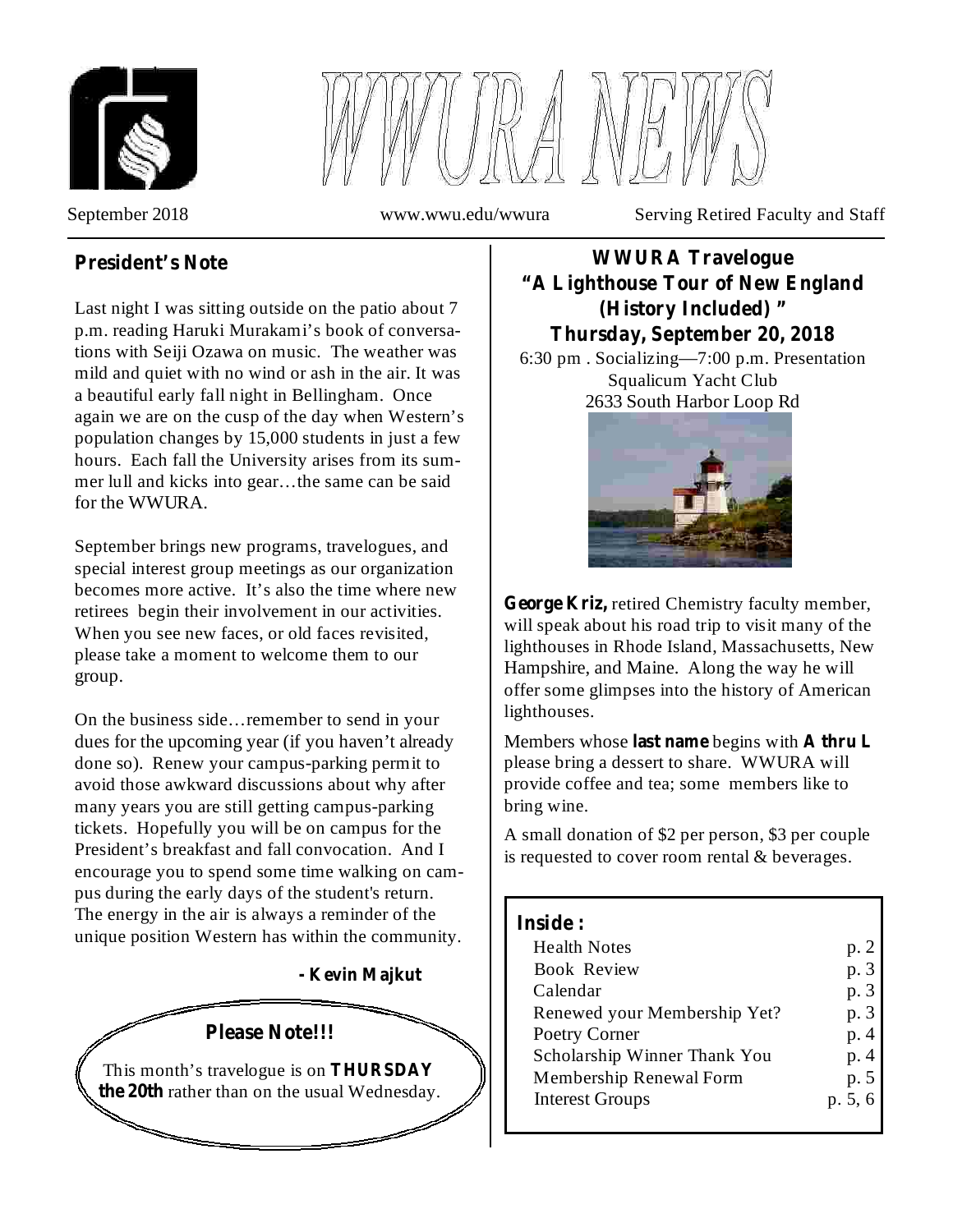## **September 2018 Health Notes by Evelyn Ames**

### **Hearing Loss: World-wide Increase-Risks-Protection**

The World Health Organization in March on World Hearing Day warned that "one in 10 people globally, or more than 900 million, are at risk of disabling hearing loss by 2050 unless preventive action is taken now." This is a 93 percent increase from the current number. The annual cost in direct health services and lost productivity as a result of disabling hearing loss is estimated at \$750 billion. Problems resulting from hearing loss are expected to rise because of a growing and aging population - a population that is expected to reach 9 billion by 2050.

What's behind the increase? The majority of those with hearing loss are older adults, a growing population. Other hearing-harming culprits include exposure to loud sounds from personal audio devices (e.g., smartphones and iPods), rock concerts, loud bars, noisy workplaces, ear infections, side effects of certain medications, and the persistence worldwide illnesses such as measles, mumps, and rubella. Research studies are investigating the effect of hearing loss and cognitive decline in older adults as a factor that may increase the risk of depression and possible dementia.

**everyday activities, events, and tools** cause damage. CDC organizes the causes under the categories: **and more** . Everyday activities include music from listening devices (particularly when volume is set close The Centers for Disease Control and Prevention suggest that loud bursts of noise over time, even sounds that may seem innocuous, such as the constant hum of a loud window air conditioner or refrigerator, can to maximum), fitness classes, and children's toys. Events include concerts, restaurants and bars, sporting events, motorized sporting events, and movie theaters. Tools and more include power tools, gas-powered lawnmowers and leaf blowers, sirens, firearms, and firecrackers.



Protecting one's hearing. **Know what is risky**. "Experts generally agree that sounds exceeding and ask for sound to be lowered. **Block out loud sounds** with earplugs or shield safety adjustable earprevent damage when using personal listening devices. Make sure ears are clear and are not blocked 100 dBA—a level that can easily be surpassed by rock concerts, sporting events, movie theaters, gas lawn mowers and snow blowers, some MP3 players played at maximum volume, and fireworks displays—can be hazardous even in short bursts." Suggestion: if a movie theater sound is too loud, talk with an attendant muffs. Using over-the-ear headphones—especially the noise-canceling kind—instead of earbuds may help with impacted earwax. Wax buildup is more common in those who wear hearing aids due to lack of ventilation in the ear canals. Eating a nutritious diet may help protect against hearing loss by keeping blood vessels that supply nutrients and oxygen to the inner ear healthy.

Consider establishing a baseline of your hearing. Western Washington University's Department of Communication Sciences and Disorders Speech-Language-Hearing Clinic is a donation-based community clinic. Contact phone number is 360-650-3881. Costco offers free hearing tests.

**Resources: https://www.cdc.gov/nceh/hearing\_loss/what\_noises\_cause\_hearing\_loss.html https://www.consumerreports.org/hearing-ear-care/tips-for-preventing-hearing-loss/ https://www.voanews.com/a/world-health-organization-hearing-loss/4278903.html**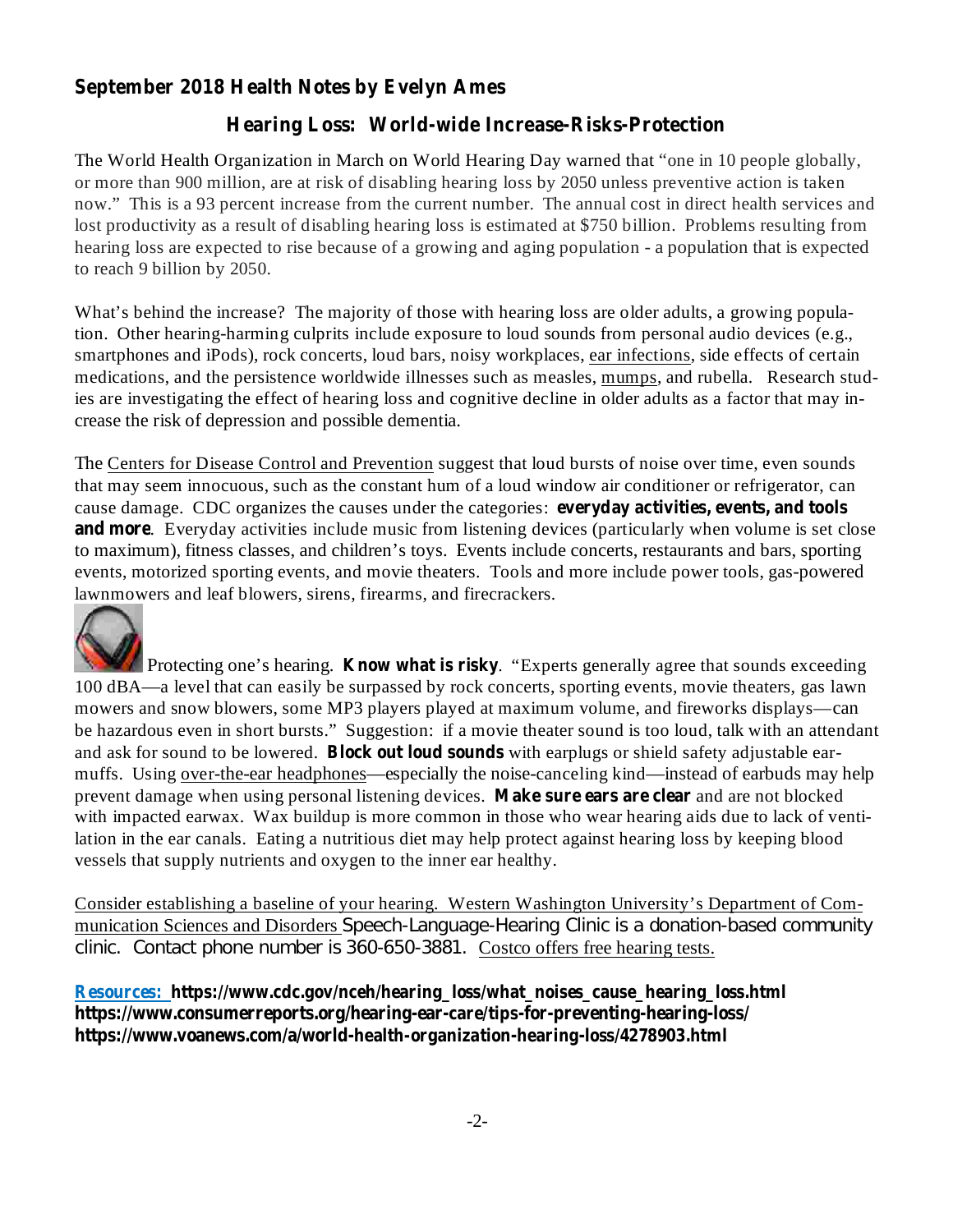### **Book Review**

### **by Ijeoma Oluo: A Review** *So You Want to Talk about Race*

If you are a white person and think or know that you do not harbor any unconscious racism, this is a book for you. It is for me. I approached it fairly confident that nothing in it would surprise me. Reading it surprised me.

Ijeoma Oluo , the daughter of a Nigerian man and a white woman from Kansas, lives in Seattle, earns her living blogging and writing about race, and received a bachelor's degree in political science from Western Washington University in 2008. She writes about race in our society beautifully and without rancor, while telling us that she is angry.

The title of each chapter is a question to which she responds. Some samples: Is it really about race? What is racism? Is police brutality really about race? Why can't I say the "N" word? Why can't I touch your hair? But what if I hate Al Sharpton? And at last, Talking is great, but what else can I do?

One of Oluo's compelling and revealing stories is about the time her white mother, with whom she has a loving relationship, announced that she wanted to talk about race. Ijeoma wanted to avoid that conversation because she loves her mother, did not want to hurt her, and would need to point out the inescapable distance between them because Ijeoma is black and her mother is white—and no matter how close they are, their life experiences separate them. Her mother, she knows, has never been followed around a store to guard against her shoplifting something, has never been stopped by traffic police for no apparent reason, has never been subjected to the daily micro-aggressions that are common fare for Ijeoma.

I have two reservations about the book: Ijeoma is apparently deaf to the violence and misogyny that I hear in rap music. And an unbiased friend said, after reading the book, "She leaves me no way to do the right thing." Even so, read the book. Her answers to the questions she poses are closely reasoned, calmly expressed, based in experience and research. She knows whereof she writes. I strongly recommend this fine book.

### **Bob McDonnell** -

# **WWURA Calendar –2018**

- **September**
	- **George Kriz-**New England Lighthouses 20 —Travelogue, 6:30 p.m.—Squalicum Yacht Club

### **October**

- 2—Board Meeting, 10:30 a.m.
- Speaker—**Dr. Roberts Hamme,** "The Secret Life of 19—WWURA Lunch, 11:30 a.m. –Northwood Hall Ocean Gases: Climate Change and New Ways of Observing the Oceans"

#### **November**

- 6—Board Meeting, 10:30 a.m.
- **Kathy Whitmer** North Korea 14—Travelogue, 6:30 p.m.–Squalicum Yacht Club



If you see a label on the front of your newsletter that says, "Please Renew Your Membership", it means *your dues are overdue.*

We have included a *Membership Renewal Form on page* 5 and hope you will use it to rejoin us this year.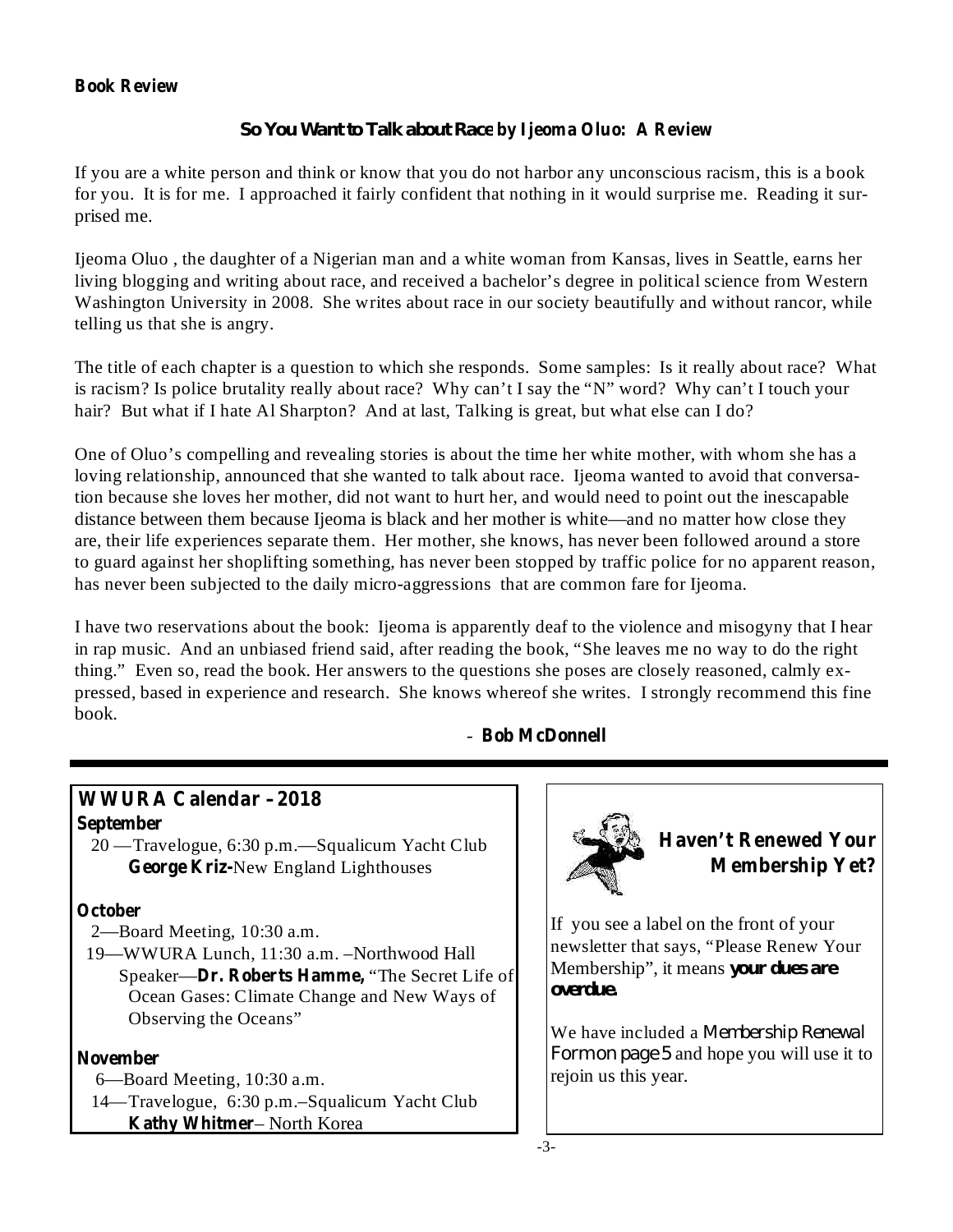### **Poetry Corner**

### August Smoke Gets in Your Eyes by Nanette Davis

We sit entombed in airless houses, stuffy offices, chilled cars, windows and doors sealed against the outrage: the August smoke.

Denied the outdoors, we confront abandoned gardens, dull red sun rises in brown skies, eclipsed landscapes in drought-ridden, forest-burning, bird-silenced August.

The urgent presence of smoky skies, those summer-precious, cloudless, Northwest skies contaminated by runaway forest fires, condemns both sides of the border peoples to gasping breath, weeping eyes, throat constricting episodes—and no relief in sight.

The young, old and disabled take it hard: asthma, pneumonia, heart attacks, existing medical conditions worsening. Rare events now amped up to annual happenings, hearts racing as the smoke clogs our senses—a full eight cigarettes worth every day.

The earth is burning up. The earth is burning up.

Fire up the old, contaminated coal mines; get the pollution moving, let 1500 more people die yearly from the toxic waste; corporate deals come first.

Ignore greenhouse gasses; Invite the drought, the rainless skies yielding dried up grains and grasses; no feed for humans or animals. Agri-business will flourish—at a price.

The earth is burning up, no remedy imminent; the politicians turn their backs.

As we sit entombed, passive, but prayerful, yearning for the autumn rainfall to quell this manmade atrocity.

At least for the time being.

### **Thank You Letter from Scholarship Winner—Macey Crooks**

Thank you for supporting my education through Western Washington University's Retirement Association Scholarship. I am incredibly touched to be receiving funds from the Retirement Association. Western has always been an incredible foundation for my personal and professional growth. My professors are here to help me truly learn and my colleagues are here to support me. This campus, its warmth and support, is incredibly unique. I can only hope to one day give back to it as you are.

As for my studies, the most meaningful classes to me have been those that center around mental health. Because I am just ending my sophomore year, most of these classes, which are specific to my major, are ahead of me. While I have gained a well rounded education with the general classes I have been taking, I am so excited to dive into clinical psychology and I feel blessed to have your support. In the fall, I will be taking several sciences to support my pre-medical tract and I will finally be able to apply to the Psychology major. I know the coming school year has so much growth and new experience in store for me.

Again, thank you for supporting my journey. When my brother was diagnosed with schizophrenia, I didn't fully understand he complexities of mental illness. In fact, I still don't. With the help of your gift, I will become a stronger ally for those who are mentally ill and I will be one step closer to creating change in a community that truly needs it.

Thank you.

Sincerely, Macy Crooks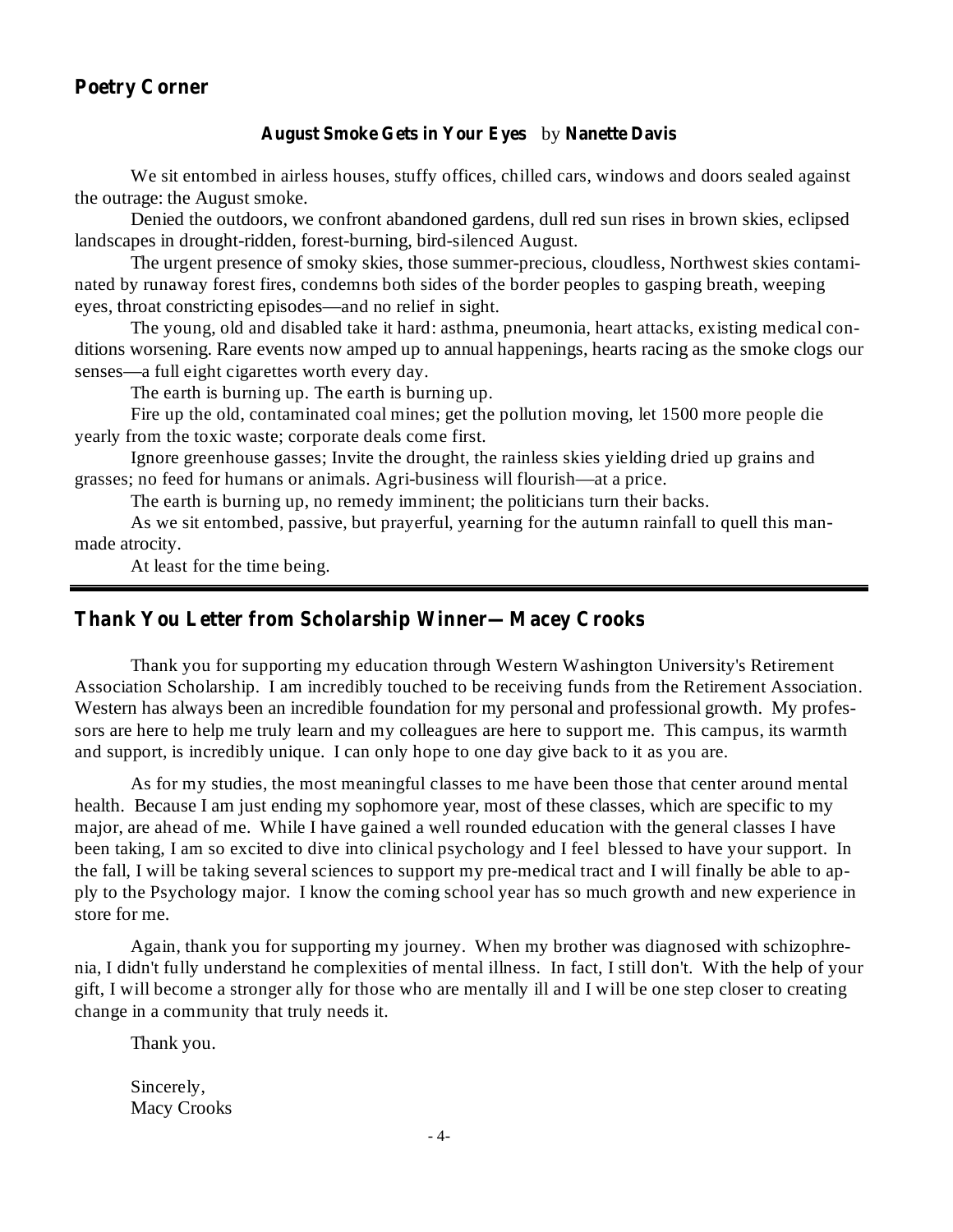# **WWURA Membership Application or Renewal Form 2018-2019**

|                  |                                                                                                                                                                                                              |  | Year Retired________ Years of WWU Service____ Department/Unit____________________                                                                                                                                                                                        |                                                                                                     |  |  |
|------------------|--------------------------------------------------------------------------------------------------------------------------------------------------------------------------------------------------------------|--|--------------------------------------------------------------------------------------------------------------------------------------------------------------------------------------------------------------------------------------------------------------------------|-----------------------------------------------------------------------------------------------------|--|--|
|                  |                                                                                                                                                                                                              |  | If not a WWU retiree, check one: $\Box$ WWURA Friend $\Box$ Spouse/Partner of Retiree                                                                                                                                                                                    |                                                                                                     |  |  |
|                  | Select Membership (includes spouse or partner)                                                                                                                                                               |  |                                                                                                                                                                                                                                                                          |                                                                                                     |  |  |
| —<br>$\Box$<br>ᆮ | Contributing Membership \$50.00 or more<br>Regular Membership \$25.00<br>Surviving Spouse or partner \$ 6.00                                                                                                 |  |                                                                                                                                                                                                                                                                          |                                                                                                     |  |  |
|                  | Contribution to WWURA Scholarship fund \$                                                                                                                                                                    |  |                                                                                                                                                                                                                                                                          |                                                                                                     |  |  |
|                  |                                                                                                                                                                                                              |  |                                                                                                                                                                                                                                                                          |                                                                                                     |  |  |
|                  |                                                                                                                                                                                                              |  | Please mail this application and check (made payable to WWURA) to WWURA Membership,                                                                                                                                                                                      | c/o Barbara Evans, 715 North Garden Street, #502, Bellingham, WA 98225. (Contributions are deducti- |  |  |
|                  | <b>SEPTEMBER 2018 INTEREST GROUPS</b>                                                                                                                                                                        |  |                                                                                                                                                                                                                                                                          |                                                                                                     |  |  |
|                  |                                                                                                                                                                                                              |  | If you are interested in one of the groups please call or email the contact person.                                                                                                                                                                                      |                                                                                                     |  |  |
|                  | <b>BOOK GROUP--Donna Moore, 360-733-5769 dfmoore 12@ gmail.com</b><br>1200 Birch Falls Dr., 360-733-5769 dfmoore 12@gmail.com<br>by Timothy Eagan: discussion leader - Chris Gerhold, treats - Gloria Craven |  | We will meet on Tuesday at 1:30 pm September 18 at the home of Donna Moore<br>September's book is The Good Rain: Across Time and Terrain in the Pacific Northwest                                                                                                        |                                                                                                     |  |  |
|                  |                                                                                                                                                                                                              |  | <b>BRIDGE GROUP—Caryl Hinckley, 360-739-1036, carylchinckley@hotmail.com</b><br>The bridge group will be announced later. We are looking for a few more bridge players.<br>If you would like to join our friendly, fun bridge group, please call Caryl and let her know. |                                                                                                     |  |  |
|                  |                                                                                                                                                                                                              |  |                                                                                                                                                                                                                                                                          |                                                                                                     |  |  |

**INFORMAL DINING --** Janet Berg, 360-733-4654, janetlila@hotmail.com Informal dining will start meeting again in October. Watch your email for more information.

*(cont'd next page)*